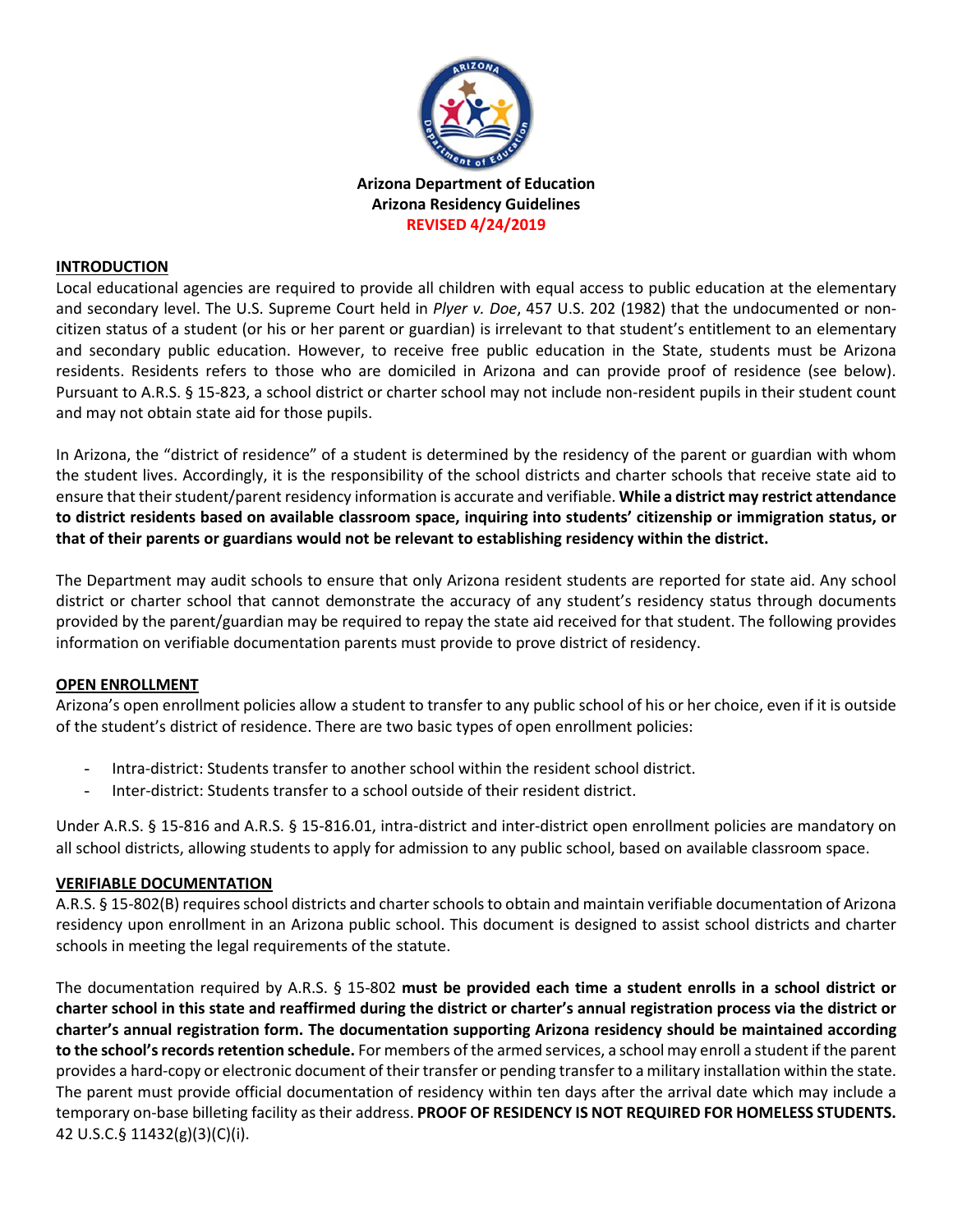In general, students will fall into one of two groups: (1) those whose parent or legal guardian is able to provide documentation bearing his or her name and address; and (2) those whose parent or legal guardian cannot document his or her own residence because of extenuating circumstances including, but not limited to, that the family's household is multi-generational. Different documentation is required for each circumstance.

- **1. Parent(s) or legal guardian(s) that maintains his or her own residence:** The parent or legal guardian must complete and sign a form indicating his or her name, the name of the school district, school site, or charter school in which the student is being enrolled, and provide **one** of the following documents, which bear the parent or legal guardian's full name and residential address or physical description of the property where the student resides (no P.O. Boxes):
	- Valid Arizona driver's license, Arizona identification card
	- Valid Arizona motor vehicle registration
	- Valid Arizona Address Confidentiality Program authorization card
	- Property deed
	- Mortgage documents
	- Property tax bill
	- Rental agreement or lease (including Section 8 agreement or off-base military housing)
	- Utility bill (water, electric, gas, cable, phone)
	- Bank or credit card statement
	- W-2 wage statement
	- Payroll stub
	- Certificate of tribal enrollment (506 Form) or other identification issued by a recognized Indian tribe located in Arizona
	- Other documentation from a state, tribal, or federal agency (Social Security Administration, Veterans' Administration, Arizona Department of Economic Security, etc.)
	- Temporary on-base billeting facility (for military families)

A model Arizona Residency Documentation Form is available for schools at the end of this document.

**2. Parent(s) or legal guardian(s) that does not maintain his or her own residence:** The parent or legal guardian must have an **affidavit of shared residency** form completed indicating his or her name, the name of the school district, school site, or charter school in which the student is being enrolled, and submit a signed, notarized affidavit for the person who maintains the residence where the student lives attesting to the fact that the student resides at that address, along with a document from the bulleted list bearing the name and address of the person who maintains the residence. A model Affidavit of Shared Residence form is available for schools at the end of this document.

## **USE OF AND RETENTION OF DOCUMENTS BY SCHOOLS**

School officials must **retain a copy** of the attestations or affidavits and copies of any supporting documentation presented for each student (photocopies acceptable) that school officials believe establish validity. Documents presented may be different in each circumstance, and unique to the living situation of the student. Documents retained by the school district or charter school may be used as an indication of residency; however, documentation is subject to audit by the Department. Personally identifiable information other than name and address (SSN, account numbers, etc.) should be redacted from the documentation either by the parent/guardian or the school official prior to filing. **INFORMATION PROVIDED BY PARENTS AND GUARDIANS TO ARIZONA PUBLIC SCHOOLS IS CONFIDENTIAL AND ONLY USED FOR EDUCATIONAL PURPOSES.**

For more information about the federal guidelines regarding enrollment, please visit https://www.justice.gov/sites/default/files/crt/legacy/2014/05/08/plylerfact.pdf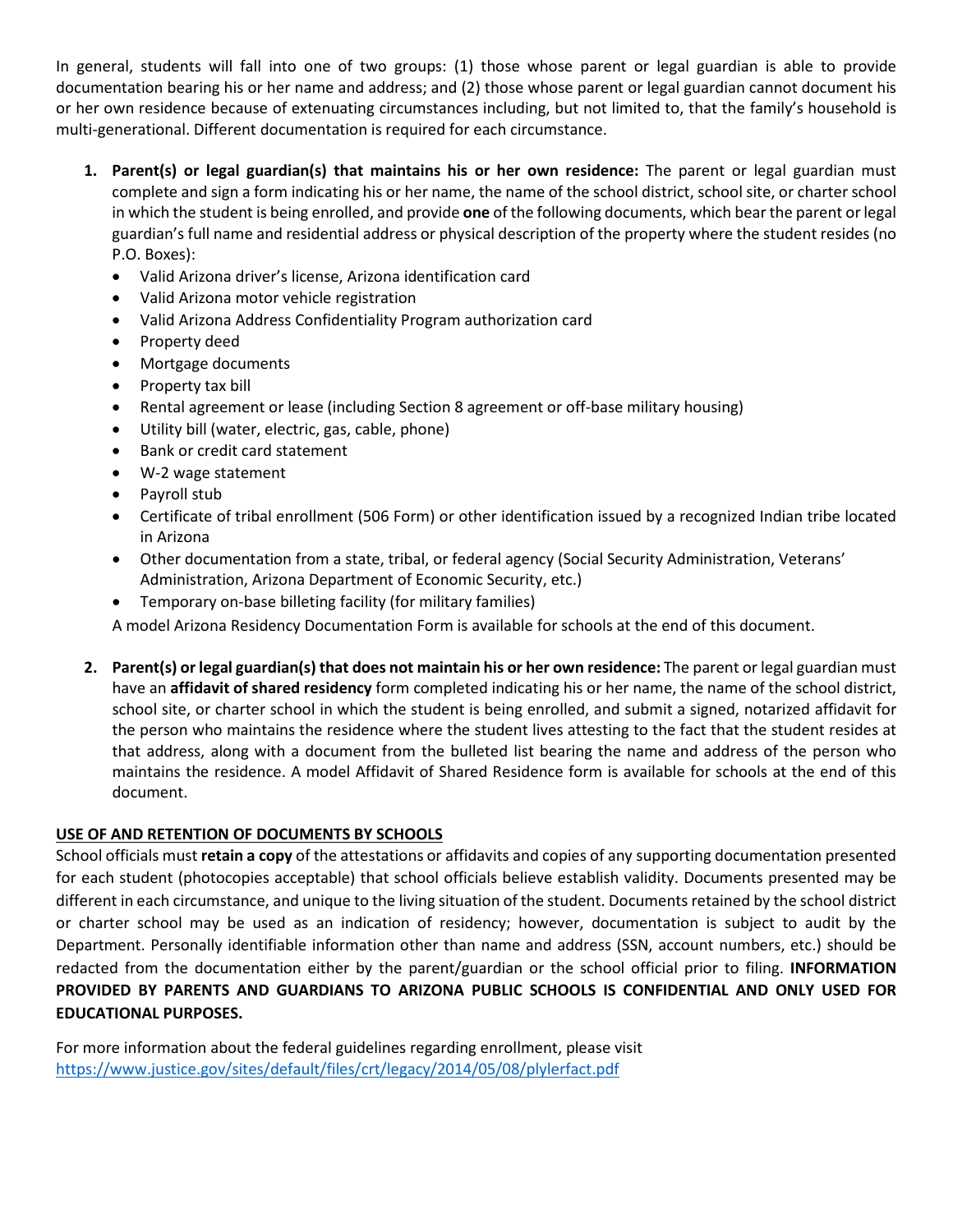

## **Arizona Department of Education Arizona Residency Documentation Form**

| Student | $\sim$ $\sim$ |
|---------|---------------|
|         |               |

School District or Charter Holder

Parent/Legal Guardian

As the Parent/Legal Guardian of the Student, I attest\* that I am a resident of the State of Arizona and submit in support of this attestation a copy of the following document that displays my name and residential address or physical description of the property where the student resides:

- Valid Arizona driver's license, Arizona identification card or motor vehicle registration
- Valid Arizona Address Confidentiality Program authorization card<br>
Real estate deed or mortgage documents<br>
Property tax bill<br>
Residential lease or rental agreement<br>
Water, electric, gas, cable, or phone bill<br>
Bank or credit
- Real estate deed or mortgage documents
- Property tax bill
- Residential lease or rental agreement
- Water, electric, gas, cable, or phone bill
- Bank or credit card statement
- W-2 wage statement
- Payroll stub
- Certificate of tribal enrollment (506 Form) or other identification issued by a recognized Indian tribe in Arizona
- Documentation from a state, tribal or federal government agency (Social Security
- Administration, Veteran's Administration, Arizona Department of Economic Security)

\_\_\_\_\_\_\_\_\_\_\_\_\_\_\_\_\_\_\_\_\_\_\_\_\_\_\_\_ \_\_\_\_\_\_\_\_\_\_\_\_\_\_\_\_\_\_\_\_\_\_

- Temporary on-base billeting facility (for military families)
- I am currently unable to provide any of the foregoing documents. Therefore, I have provided an original affidavit signed and notarized by an Arizona resident who attests that I have established residence in Arizona with the person signing the affidavit.

Signature of Parent/Legal Guardian Date

<sup>\*</sup>For members of the armed services, the provision of verifiable documentation does not serve as a declaration of official residency for income tax or other legal purposes. Armed service members may utilize a temporary onbase billeting facility as the address for proof of residency.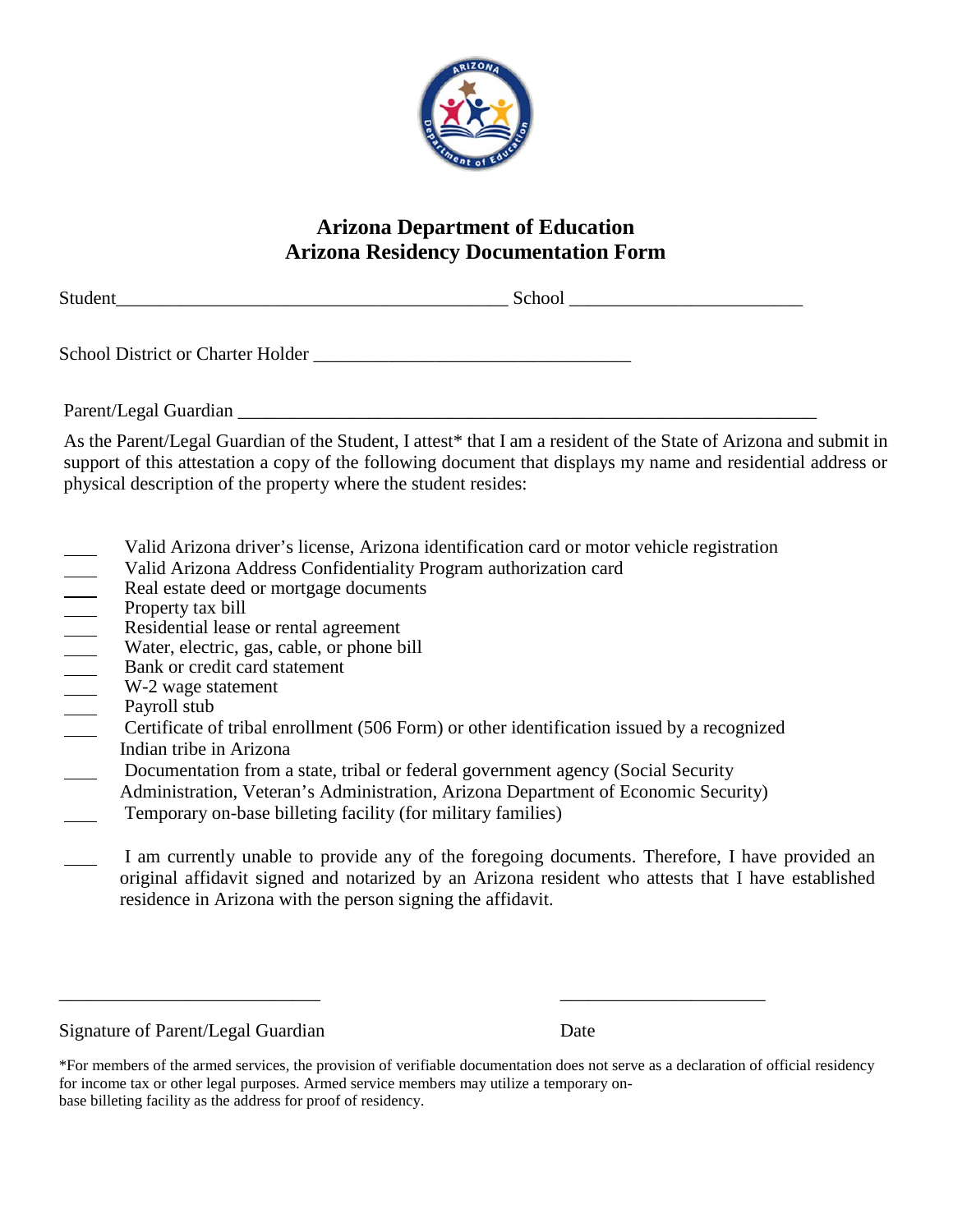

# **State of Arizona Affidavit of Shared Residence**

| Parent/Legal Guardian Name: 1988 and 2008 and 2008 and 2008 and 2008 and 2008 and 2008 and 2008 and 2008 and 20                                                                                                                                                                                                                                                                                                                                                                                                                                                                                                                                                                                                                                                                                                                                                                                                                                              |  |
|--------------------------------------------------------------------------------------------------------------------------------------------------------------------------------------------------------------------------------------------------------------------------------------------------------------------------------------------------------------------------------------------------------------------------------------------------------------------------------------------------------------------------------------------------------------------------------------------------------------------------------------------------------------------------------------------------------------------------------------------------------------------------------------------------------------------------------------------------------------------------------------------------------------------------------------------------------------|--|
|                                                                                                                                                                                                                                                                                                                                                                                                                                                                                                                                                                                                                                                                                                                                                                                                                                                                                                                                                              |  |
| School District or Charter Holder:                                                                                                                                                                                                                                                                                                                                                                                                                                                                                                                                                                                                                                                                                                                                                                                                                                                                                                                           |  |
|                                                                                                                                                                                                                                                                                                                                                                                                                                                                                                                                                                                                                                                                                                                                                                                                                                                                                                                                                              |  |
| I, (resident name)<br>Arizona and that the persons listed below reside with me at my residence, described as follows:                                                                                                                                                                                                                                                                                                                                                                                                                                                                                                                                                                                                                                                                                                                                                                                                                                        |  |
|                                                                                                                                                                                                                                                                                                                                                                                                                                                                                                                                                                                                                                                                                                                                                                                                                                                                                                                                                              |  |
|                                                                                                                                                                                                                                                                                                                                                                                                                                                                                                                                                                                                                                                                                                                                                                                                                                                                                                                                                              |  |
| I submit in support of this attestation a copy of the following document that displays my name and current<br>residence address or physical description of my property:<br>Valid Arizona driver's license, Arizona identification card or motor vehicle registration<br>Valid Arizona Address Confidentiality Program authorization card<br>$\overline{\phantom{a}}$<br>Real estate deed or mortgage documents<br>$\overline{\phantom{a}}$<br>Property tax bill<br>Residential lease or rental agreement<br>Water, electric, gas, cable, or phone bill<br>Bank or credit card statement<br>W-2 wage statement<br>Payroll stub<br>Certificate of tribal enrollment (506 Form) or other identification issued by a recognized Indian tribe<br>in Arizona<br>Documentation from a state, tribal or federal government agency (Social Security Administration,<br>Veteran's Administration, Arizona Department of Economic Security)<br>Printed Name of Affiant: |  |
| Signature of Affiant:                                                                                                                                                                                                                                                                                                                                                                                                                                                                                                                                                                                                                                                                                                                                                                                                                                                                                                                                        |  |
|                                                                                                                                                                                                                                                                                                                                                                                                                                                                                                                                                                                                                                                                                                                                                                                                                                                                                                                                                              |  |